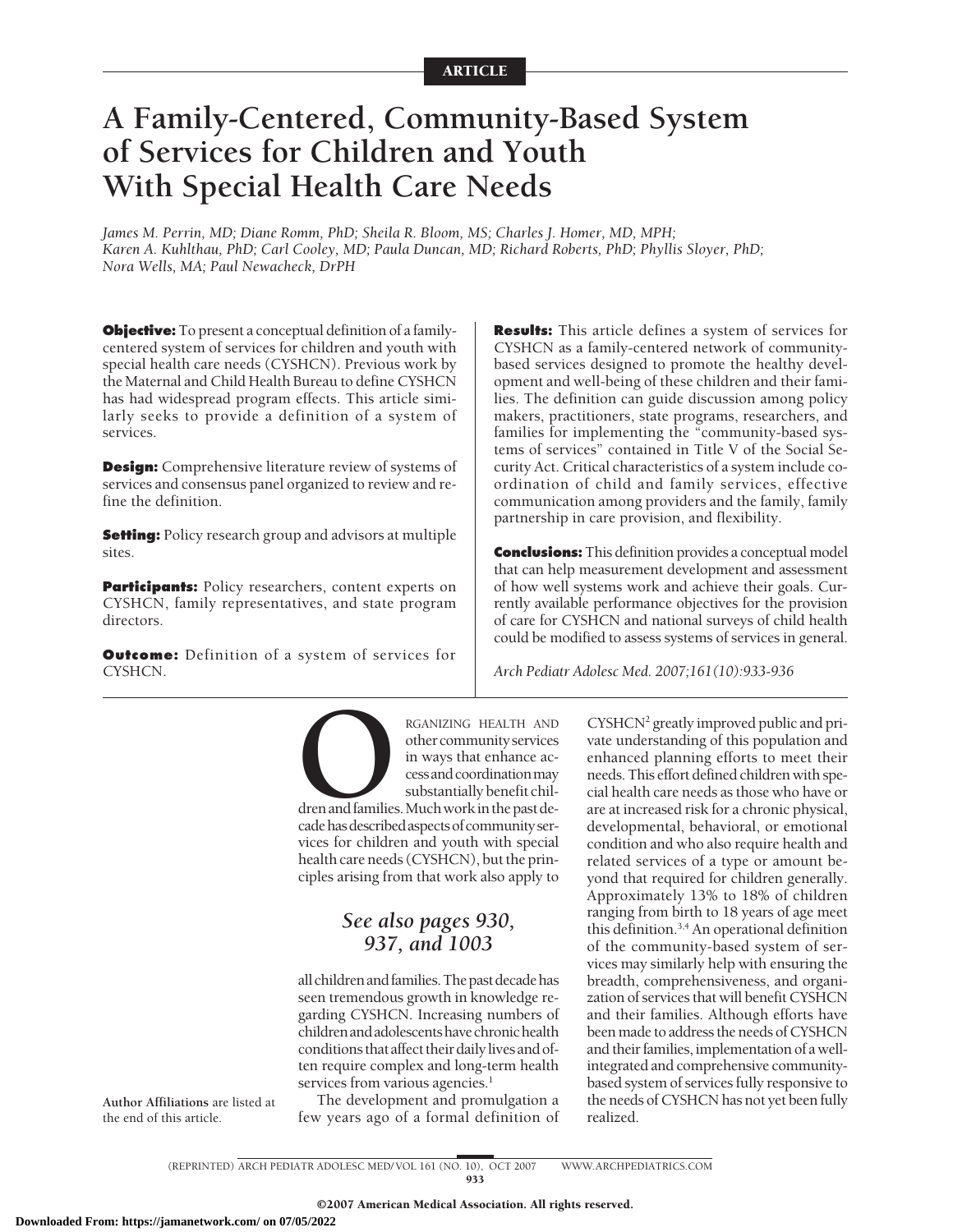

**Figure.** Family-centered community-based system of services for children and youth with special health care needs (CYSHCN).

This document provides an overview of a definition of a community-based system of services for CYSHCN and their families, including its underlying principles, some issues in its implementation, and notions relating to measuring or assessing the system of services. We focus on systems issues for CYSHCN, but the lessons and principles apply broadly to all children and youth and their families. Numerous demonstrations have examined the feasibility, financing, and effects of various ways of organizing services for CYSHCN.<sup>5-8</sup> Although these efforts have strengthened the knowledge base regarding the organization of services, they have not led to a systematic effort to put into place a universal, equitable, and sustainable system that adequately meets the needs of CYSHCN. We hope that this effort to develop consensus on defining a system of services will help progress toward this goal.

#### METHODS

We carried out an extensive and systematic review of literature concerning systems of services for children with chronic health and mental health conditions, based on MEDLINE searches, review of the past 10 years of key journals in child health, maternal and child health, child mental health, and education. Based on this review of earlier work (mainly definitions and program descriptions in the mental health field), we developed a draft definition.<sup>9,10</sup> We then convened a consensus conference involving representatives from parent groups, health economists, state and federal program managers, public health experts, and pediatric clinicians who reviewed the background information leading to the definition and reviewed and revised the definition itself.

# **DEFINITION**

A system of services for CYSHCN is a family-centered coordinated network of community-based services designed to promote the healthy development and well-being of children and their families. Families can gain entry to the system through any service. Once in the system, the child and family would have expedited access to the broader system of services. This access is particularly important to families with CYSHCN, who often need a

range of services (eg, specialized therapies, counseling, home health care, school-based services, family education) and may enter the system through the use of any of several services or organizations. These services, even when available, are often poorly coordinated.11 A well-functioning system of services will coordinate and integrate the full range of needed child and family services, including health care, education, and social services, with the goal of optimizing outcomes for the children and families it serves. Seamless communication among the providers of services and with the family is a critical component of a system of services. Because families typically provide most of the supportive care needed by their children and know their children best, families must be involved in decision making at all levels; family partnership is an integral aspect of the system of services for families of CYSHCN. From the family's perspective, a responsive system of services should provide a seamless and transparent spectrum of community-based services that are accessible, flexible, responsive, and targeted to address their child's mental, physical, emotional, and social needs (**Figure**).

Although the term *community* is often defined as a geographic construct, we use the term in a broader sense insofar as some families select services based on criteria other than proximity to their homes. For example, services used by only a small proportion of children, such as subspecialty care, may not be available in all local communities. Therefore, community refers here to the available services, supports, and resources with which a family interacts given their child's needs, the family's economic resources, and their cultural background. Each component of the system shown in the Figure makes a unique contribution to the system of services for children and families, especially those with special health care needs. We anticipate that some families will use services in addition to those represented in the Figure and that also belong in the model.

# **PRINCIPLES OF THE SYSTEM OF SERVICES**

The primary goal of an operational system of services is to promote the healthy development and well-being of the child and family. Efforts to meet this goal must be sustainable, equitable, and universal. Roberts et al<sup>12</sup> delineated 6 central principles or values for a system of services for CYSHCN: (1) responsive to family challenges, priorities, and strengths; (2) developed in partnership with constituents; (3) reflective and respectful of the cultural norms and practices of the families participating; (4) accessible to everyone; (5) affordable to those who need assistance; and (6) organized and coordinated through collaboration so that resources are equitably distributed in an efficient and effective manner. In addition, services should recognize and address the specific developmental needs of infants, children, and adolescents, and important developmental transitions (eg, making a transition from preschool to school, to adolescence, or from school to work). Achieving these developmental milestones is important for all children but may provide particular challenges for CYSHCN. The service system should also be organized to promote the cost-effective provision of services. Achieving this principle necessitates the development of an evidence base for the services that comprise the system and for the system as a whole. Overall, these system principles and values apply to achieving optimal wellbeing for all children, but they particularly affect CYSHCN and their families, who often have extensive needs.

# **IMPLEMENTATION OF A SYSTEM OF SERVICES FOR CYSHCN**

Implementing a community-based system of services requires changes at both the macro and micro levels of society. Some

(REPRINTED) ARCH PEDIATR ADOLESC MED/ VOL 161 (NO. 10), OCT 2007 WWW.ARCHPEDIATRICS.COM 934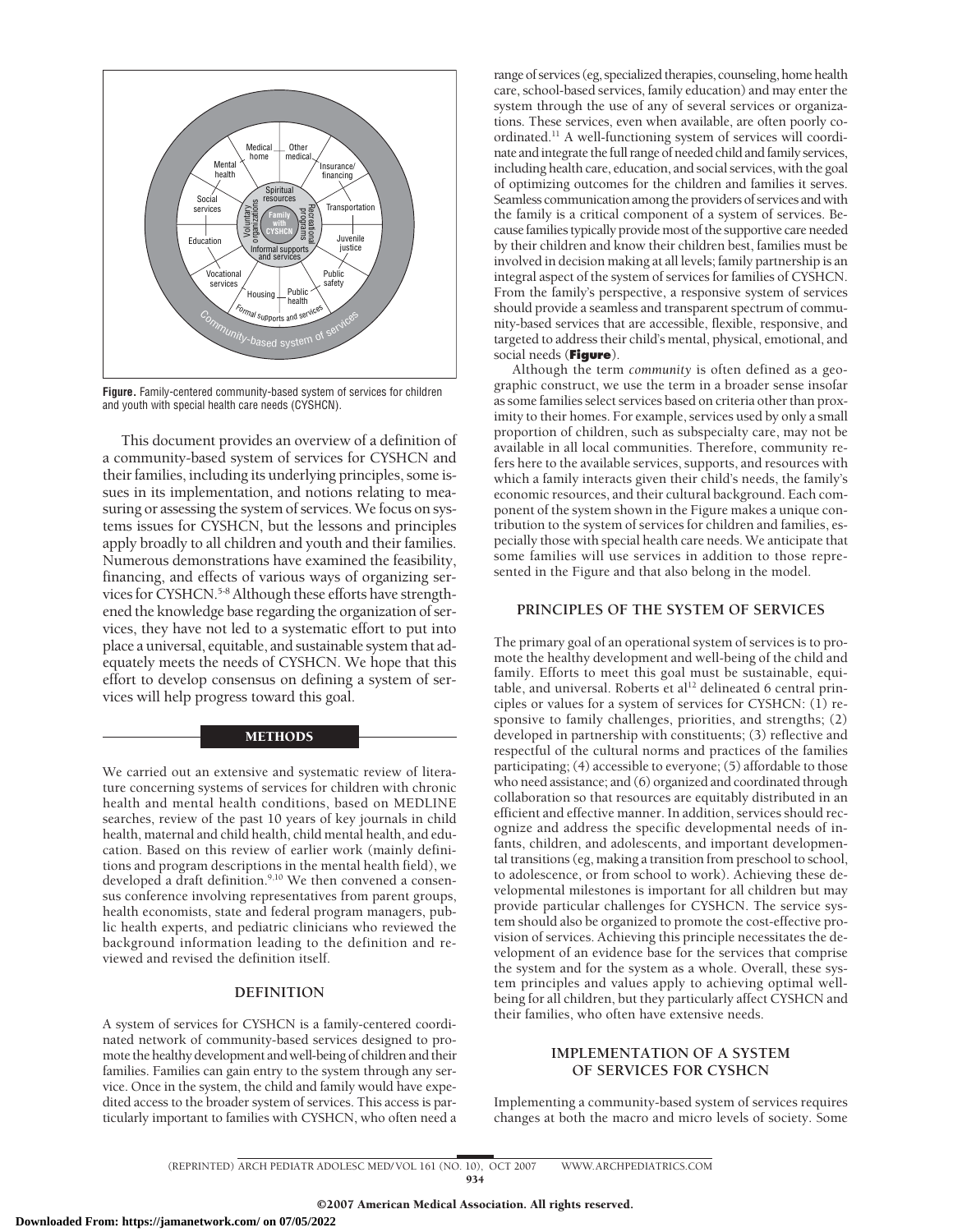structural changes pertain to governance, organization, or infrastructure; process changes focus on the critical functions of the services delivered.

# **Macro Level**

The macro level includes agency-level (federal, state, and local) constituents. The main responsibilities of this level relate to organizing and financing services through coordinating eligibility determination, enabling flexible funding streams, and providing clear programmatic responsibility and accountability for service provision. Entities involved at this level, in addition to the Social Security Administration and the Maternal and Child Health Bureau (MCHB), include (but are not limited to) federal and state Medicaid agencies, private health insurers, public and private mental health and substance abuse providers, the Supplemental Security Income program, public education (including early intervention and special education through the Individuals with Disabilities Education Act), juvenile justice, and the social service system.

Developing a system of services at the macro level requires (1) standardized eligibility protocols developed jointly by the federal and state agencies contributing funds to the system; (2) legal and accounting mechanisms or vessels for blending (flexible use) funding streams; (3) development of cost-sharing mechanisms to allocate costs fairly among families, private insurers, government, and other payers; (4) measures to eliminate duplication of effort based on resource allocation procedures developed through intergovernmental agreements; and (5) a flexible point of entry such that a family need only apply once, with this application appropriate for all needed services. The methods to accomplish these goals include interagency agreements at the federal, state, and local levels; waivers of program rules or legislative changes; institutional flexibility to enhance the ability of organizations to meet family needs; and overall federal support.

#### **Micro Level**

This level includes community-level service systems. Families, physicians, other health care providers, local schools, public transportation, and social service providers are among the entities involved at this level. Although families will receive most services close to home, some specialized or rarely accessed services may be more centralized.

The goals at the micro level include the creation of operational interagency collaborative relationships such that families access services when they need them. The creation of community grants or other incentives to encourage coordination across delivery agencies and providers, including the medical home, could facilitate these arrangements. Alocal governing or organizing structure could also help achieve this goal. The governing structures could be tailored to local customs and needs, but operate under broad state and federal guidelines to ensure accountability and universality of access to system resources.

Families should view the services they receive as available and affordable and as comprehensive, seamless, and without barriers to coordination and access. Service providers should see reduced duplication and overlap, greater communication among key players and stakeholders, streamlined eligibility processes, and greater flexibility in the use of program resources. Characteristics of services should also include high quality (including safety and timeliness), cost-effectiveness, and equity in access.<sup>13,14</sup>

#### **MEASUREMENT**

The concepts underlying the definition of a system of services allow measurement, including potential additions or enhance-

#### **Table. Maternal and Child Health Bureau Core Constructs for CYSHCN<sup>a</sup>**

- Families of CYSHCN are partners in decision making at all levels CYSHCN receive coordinated, ongoing, comprehensive care within a medical home Families of CYSHCN have adequate private and/or public insurance
- Children are screened early and continuously for special health care needs
- Services for CYSHCN are organized so families can use them easily and are satisfied with the services they receive
- Youth with special health care needs receive the services necessary to make transitions to all aspects of adult life, including adult health care, work, and independence

Abbreviation: CYSHCN, Children and youth with special health care needs. a From Maternal and Child Health Bureau.<sup>16</sup>

ments to measures currently available for assessment of the health component. As indicated before, the goals of well-functioning systems of services are high levels of child, family, and community health and well-being—all measurable domains. Other system characteristics for measurement include broad notions of equity and universality, with questions such as, "Are service access and provision equitable?" "Are they universally available to families with CYSHCN?" and "Are outreach efforts adequate to ensure enrollment and retention of eligible children?" Assessment can also be framed developmentally: "Are services organized so as to meet the developmental needs of children and do they take into account the long-term needs of CYSHCN, including the complex transition to adulthood?" Other measurement domains could include the comprehensiveness and seamlessness of services from the view of families—their cultural or value-based responsiveness, quality, efficiency, and cost-effectiveness.

Specific items that might inform some of these structural and process domains include implementation of standardized eligibility protocols and applications across system components, ability to access all services regardless of the point of entry, methods to blend funding from several sources, measures to eliminate duplication of effort, interagency agreements, and waivers of program and financing rules to enhance seamlessness.

In some cases, measures of system effectiveness can be adapted from other systems (eg, the health care quality measurement systems developed by the National Committee on Quality Assurance). In other cases, new measures will need to be developed. A thoughtful evaluation design will reap many benefits. For example, a formal economic evaluation of the costs and benefits of the system should provide important information for fine tuning eligibility and service provision. A wellexecuted evaluation design will provide a much-needed evidence base that may ultimately contribute to ensuring continued funding of the system.

The Social Security Act requires the MCHB to "facilitate the development of community-based systems of services for CYSHCN and their families," and, partly in response to the Supreme Court Olmstead Decision,<sup>15</sup> the federal New Freedom Initiative also requires MCHB to develop and implement a plan to achieve community-based systems for CYSHCN and their families. To help facilitate systems development, MCHB has defined 6 core constructs that help to describe a system of services<sup>16</sup> (Table).

The National Survey of Children with Special Health Care Needs<sup>17</sup> has operationalized these criteria to provide state and national estimates of the status of children and families regarding each construct. With respect to the overall system of services, the definition put forth here delineates the characteristics of an operational system for CYSHCN, thus providing opportunities for the development of new and expanded mea-

(REPRINTED) ARCH PEDIATR ADOLESC MED/ VOL 161 (NO. 10), OCT 2007 WWW.ARCHPEDIATRICS.COM 935